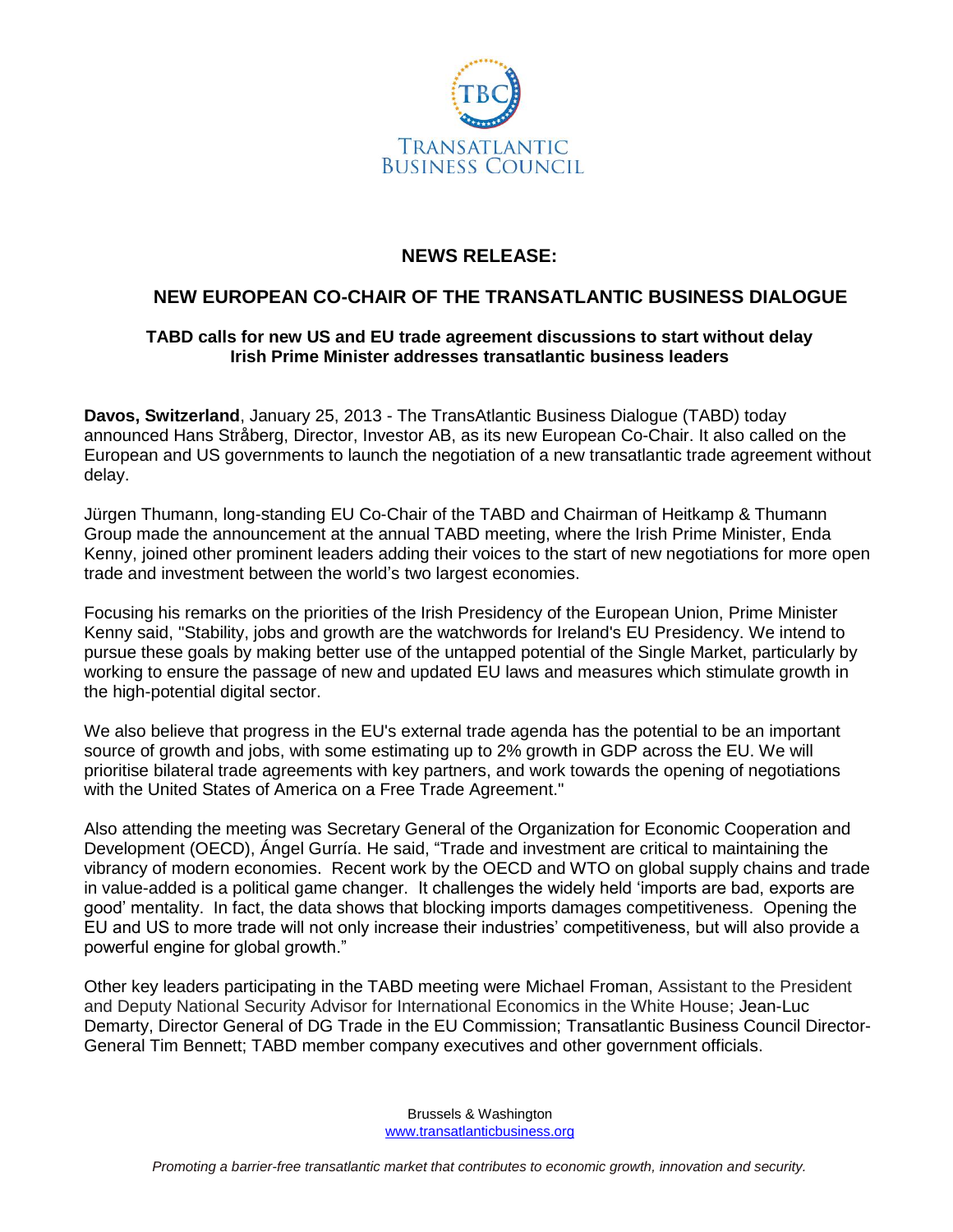

In accepting his new position Mr. Stråberg said, "Business must continue to maintain a strong presence in the ongoing trade and investment liberalization process. I can assure officials on both sides that we support initiating negotiations for a comprehensive agreement as soon as possible and that we will maintain pressure to keep up the momentum. This momentum was clearly evident at our meetings today."

US TABD Co-Chair, and CEO (Emeritus) Deloitte, James Quigley added, " I am looking forward to working with Hans Stråberg during this important new phase in US-EU relations. Job creation and economic expansion must be facilitated, and opening trade and investment provides untapped potential in this regard."

As he stepped down as Co-Chair, Mr. Thumann said, "An historic opportunity has presented itself to the US and EU governments to negotiate the long-discussed free trade agreement. That opportunity must not be lost and I am confident that business will provide an ongoing strong and practical voice to advance negotiations."

This was the first TABD meeting as a distinct programme within the Transatlantic Business Council. It also comes as business eagerly awaits the final report from the EU-US High Level Working Group (HLWG) on Jobs and Growth, created at the 2011 EU-US Summit.

*For further information contact Hilary Sama, Events & Communications Director (hsama@transatlanticbusiness.org or +1 202 828 9102).*